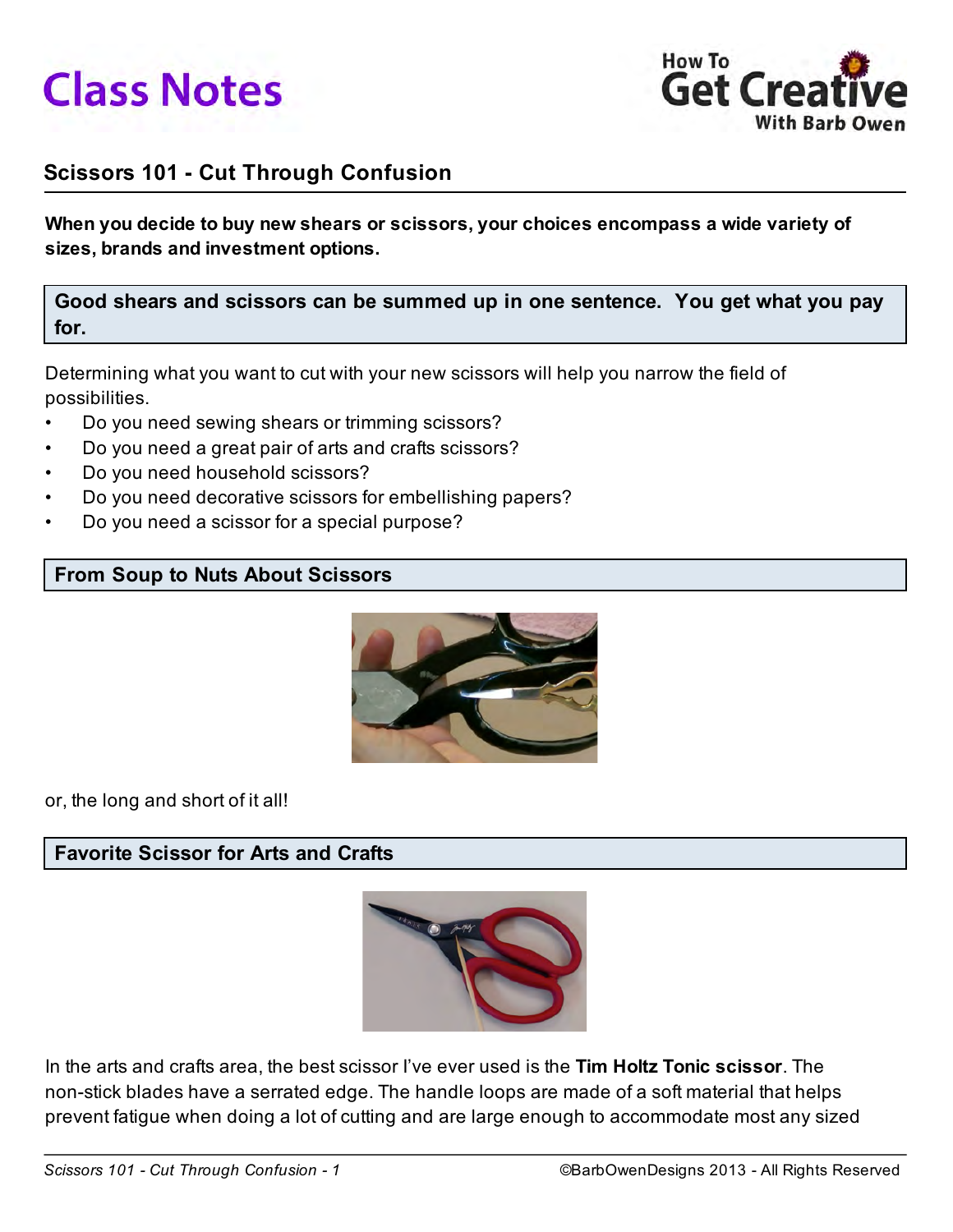



hand.

#### Fiskars



Fiskars manufactures many good cutting tools, including scissors, snips and rotary cutters.

If you are shopping for fabric shears, this is a reasonably priced scissor. If you upgrade to another pair, you can cycle these into your craft area.

If you have difficulty opening and closing traditional scissors, you might consider the Fiskars Softouch Microtip Spring Action shears. There is a trim scissor in the Softouch line, too.

Small Sharp Scissors



In every arts and crafts studio, you need small sharp scissors for detail cutting.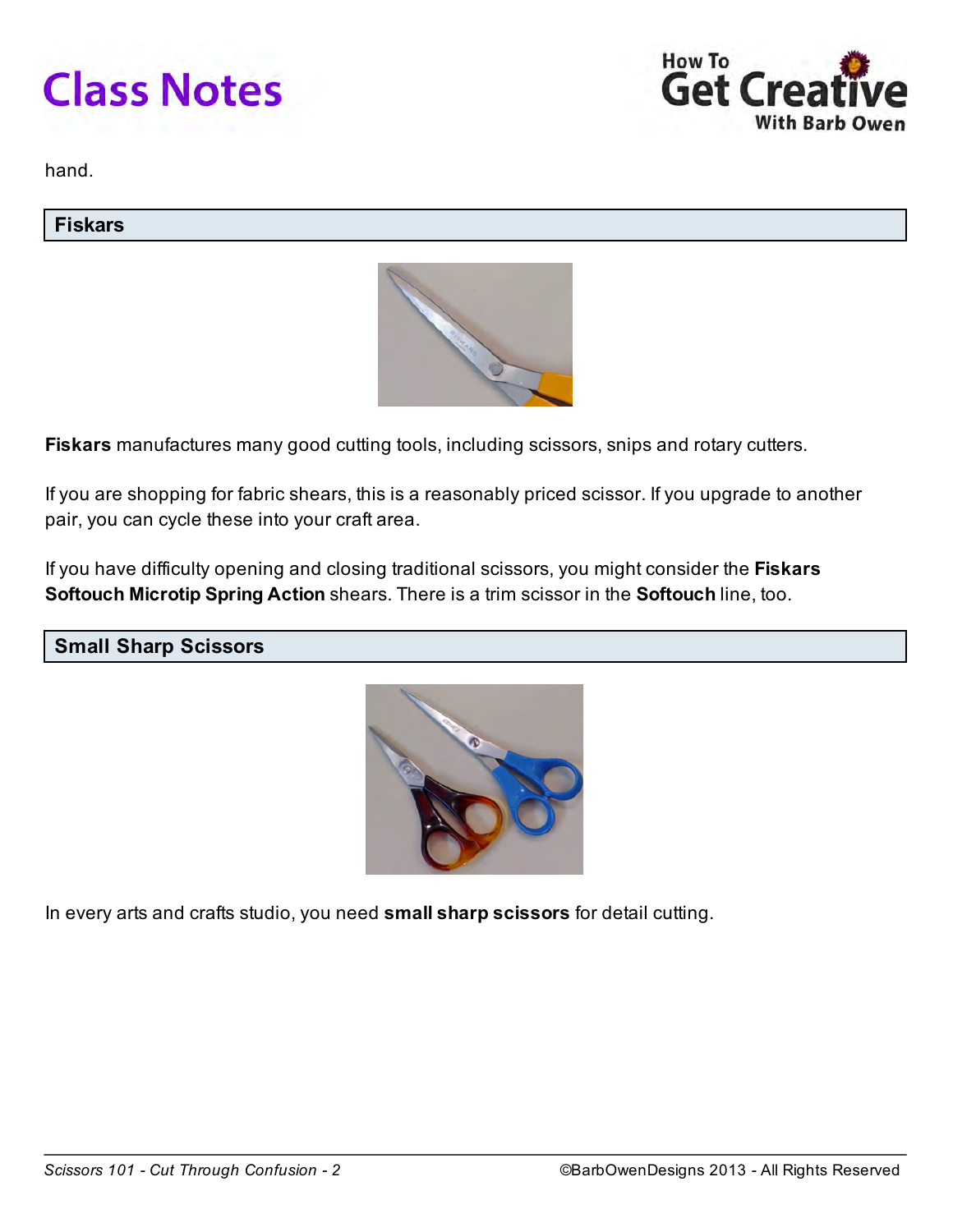



## Paper Shapers



Paper edging scissors come in an assortment of edging patterns and are relatively inexpensive to purchase. They do not cut fabric.

Fiskars makes a scissor similar to Paper Shapers called Paper Edgers.

#### Leather Shears



Gingher manufactures these leather shears. They cut leather and other heavy fabrics like butter.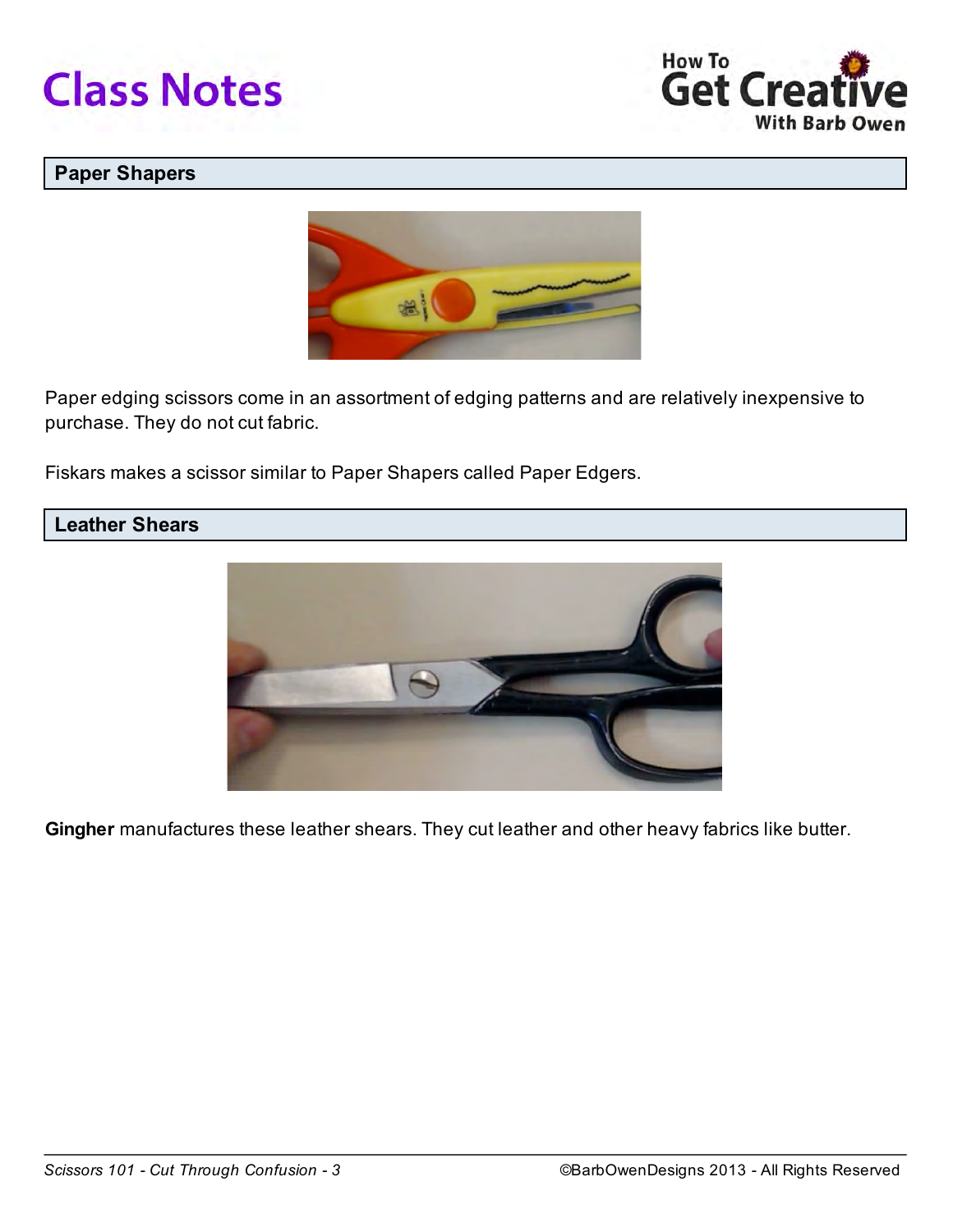



## Wacky Scissors



These cut most anything! If I think I might ruin my other scissors, I use this wacky looking scissor.

Also, it's great to have some yucky scissors that you don't care about!

# Kitchen Shears



Sturdy old scissors are good to have in the kitchen or craft area. These last a l-o-n-g time!

Some of these scissors come apart for cleaning.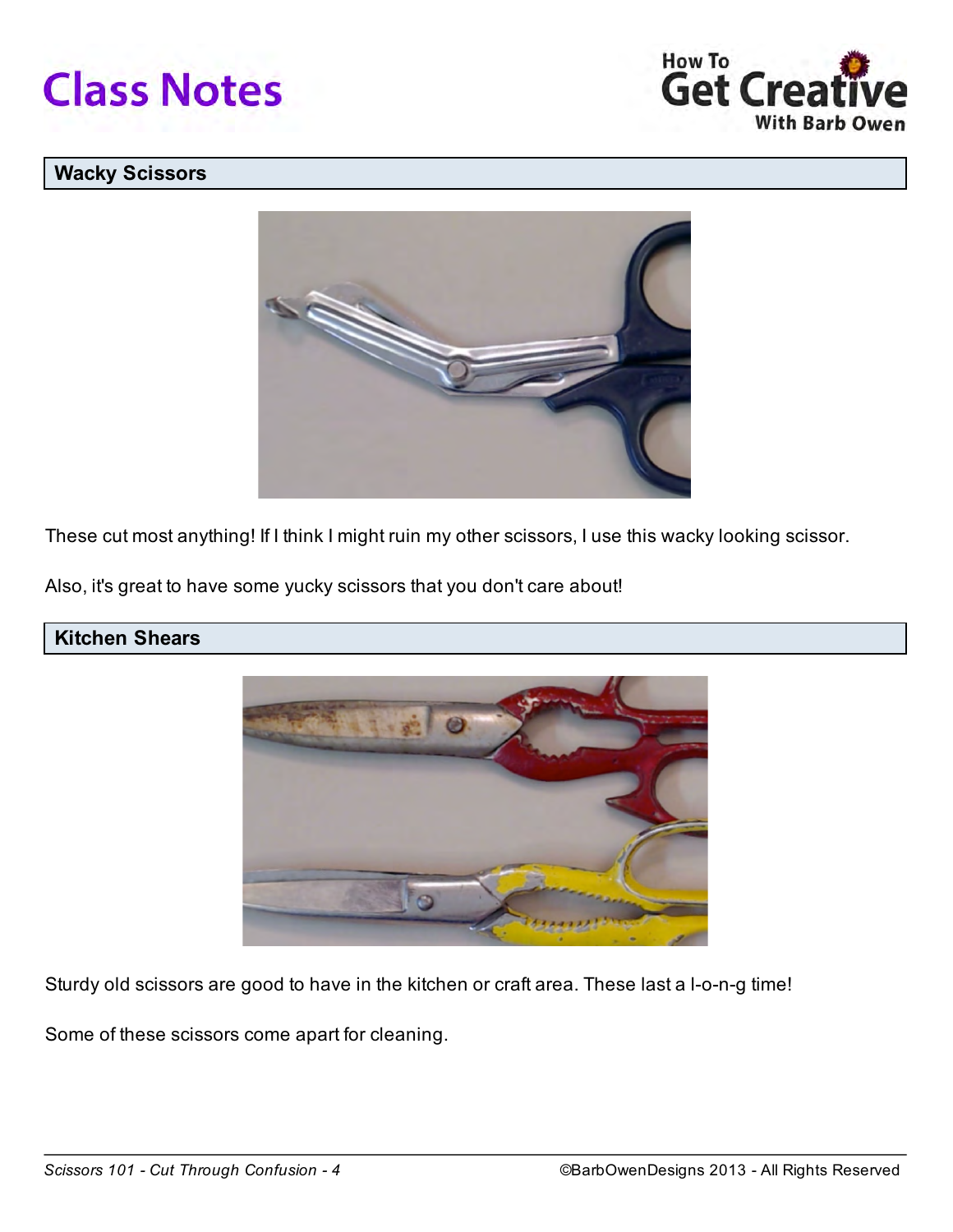



## Scissor Identification



A scissor bell attaches to the handle of your scissors. It jingles when you or anyone else uses your scissors. If you attend classes, it's a very good idea to mark your scissors with a bell or some type of unique marking so they aren't confused with others'.

## Sewing Shears



This is the Gingher 8" bent handle fabric shear. I couldn't sew without it.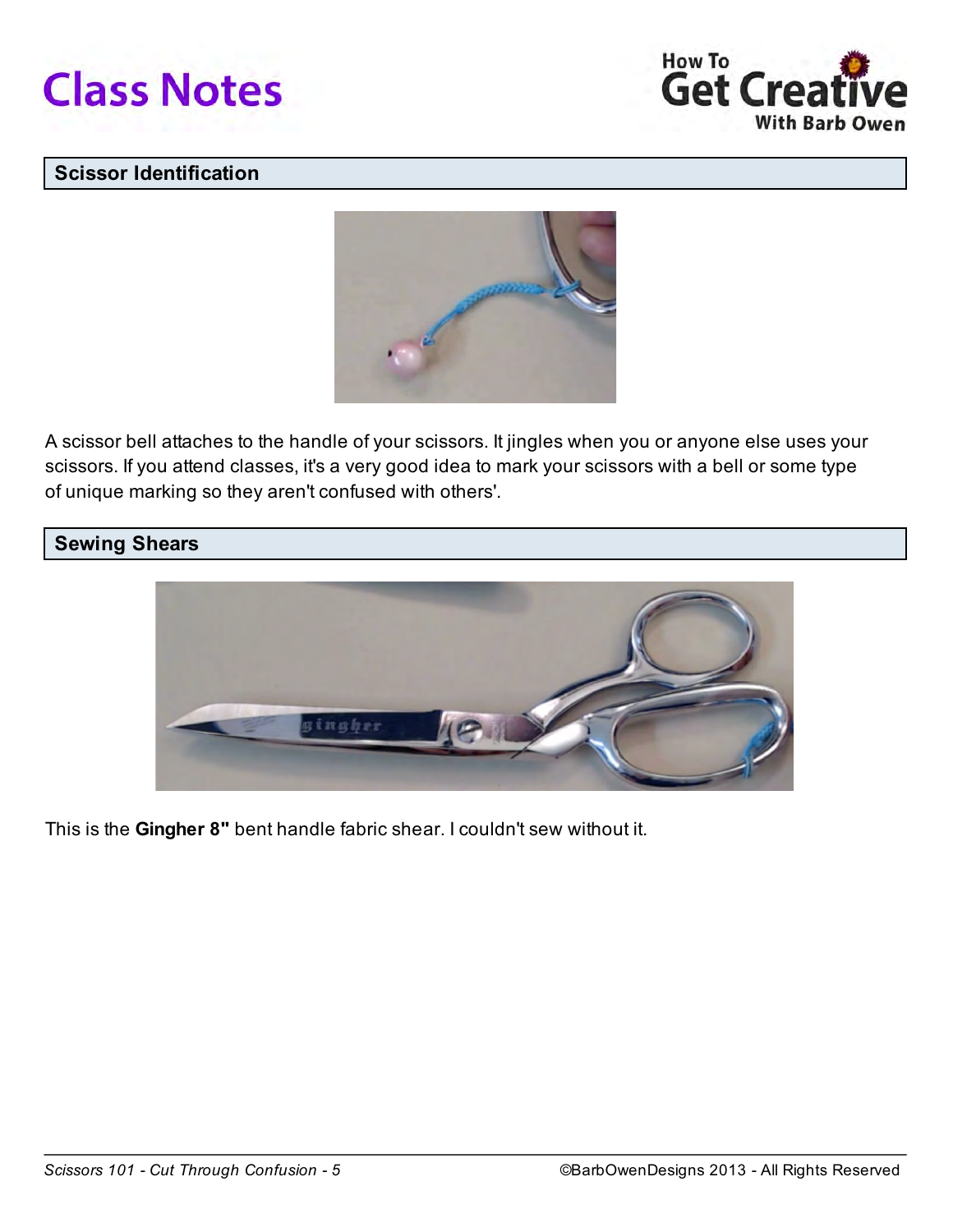



## More Shears



The top shear is a Gingher 7" shear - good for lighter weight fabric cutting.

The bottom shear is the 8" which come with a plastic protective sheath.

# Sturdy 5" Scissor



This 5" scissor is also made by Gingher. It's very sharp and great for clipping, trimming and grading seams.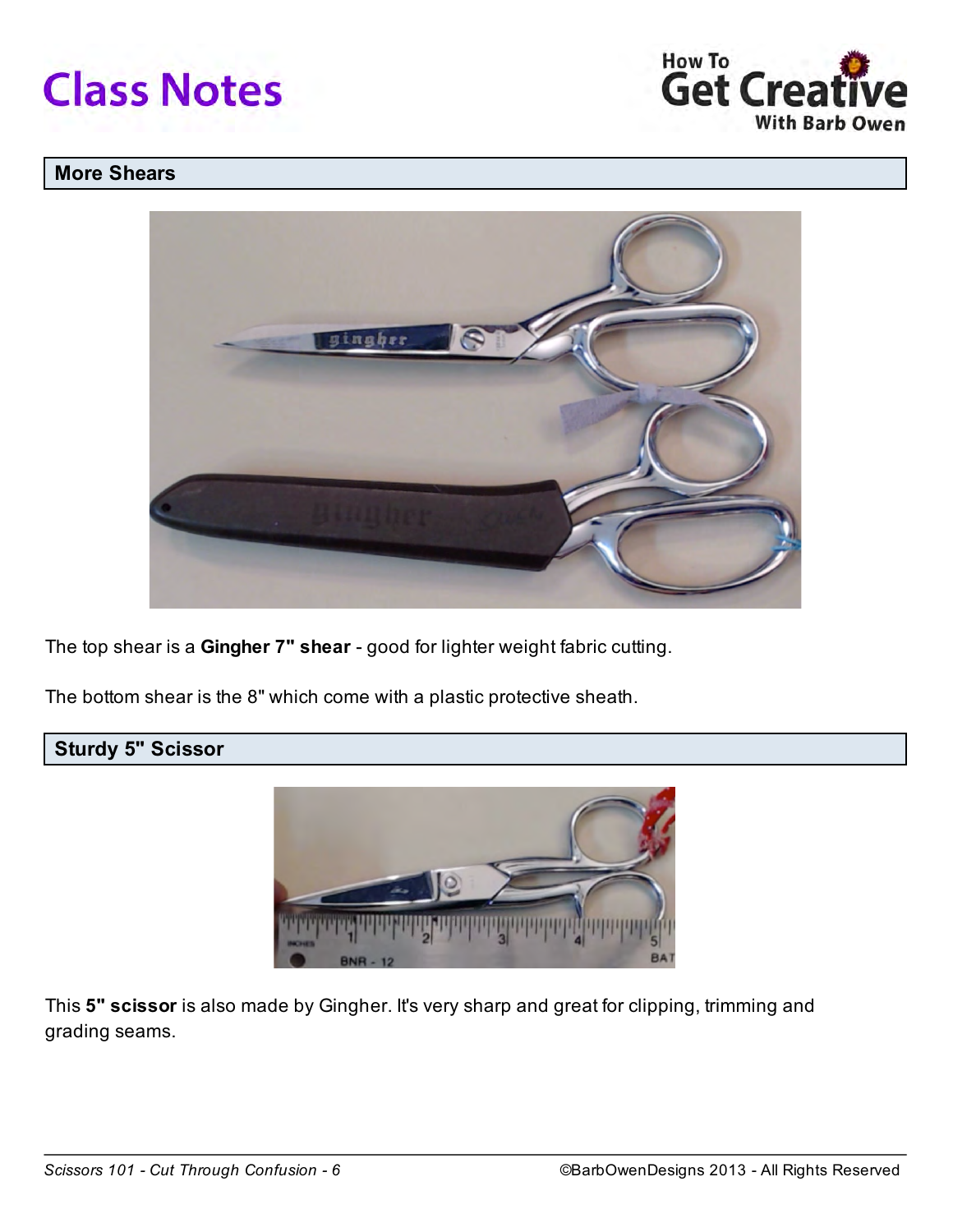



## Trim Scissor



The top scissor is the 5" Gingher. The bottom is the 3" trimming scissor by Gingher. You can see a big difference in the thickness of the cutting blades as well as a difference in the handle loop size. You need both if you sew very much. The small one is good for clipping threads around your sewing machine. Both of these scissors come with protective sheaths. Keep them covered when not in use to protect the tips.

#### Curved Embroidery Scissor



If you do machine embroidery or much free-motion embroidery in a hoop, a curve-tipped scissor is essential for clipping threads without snipping the fabric.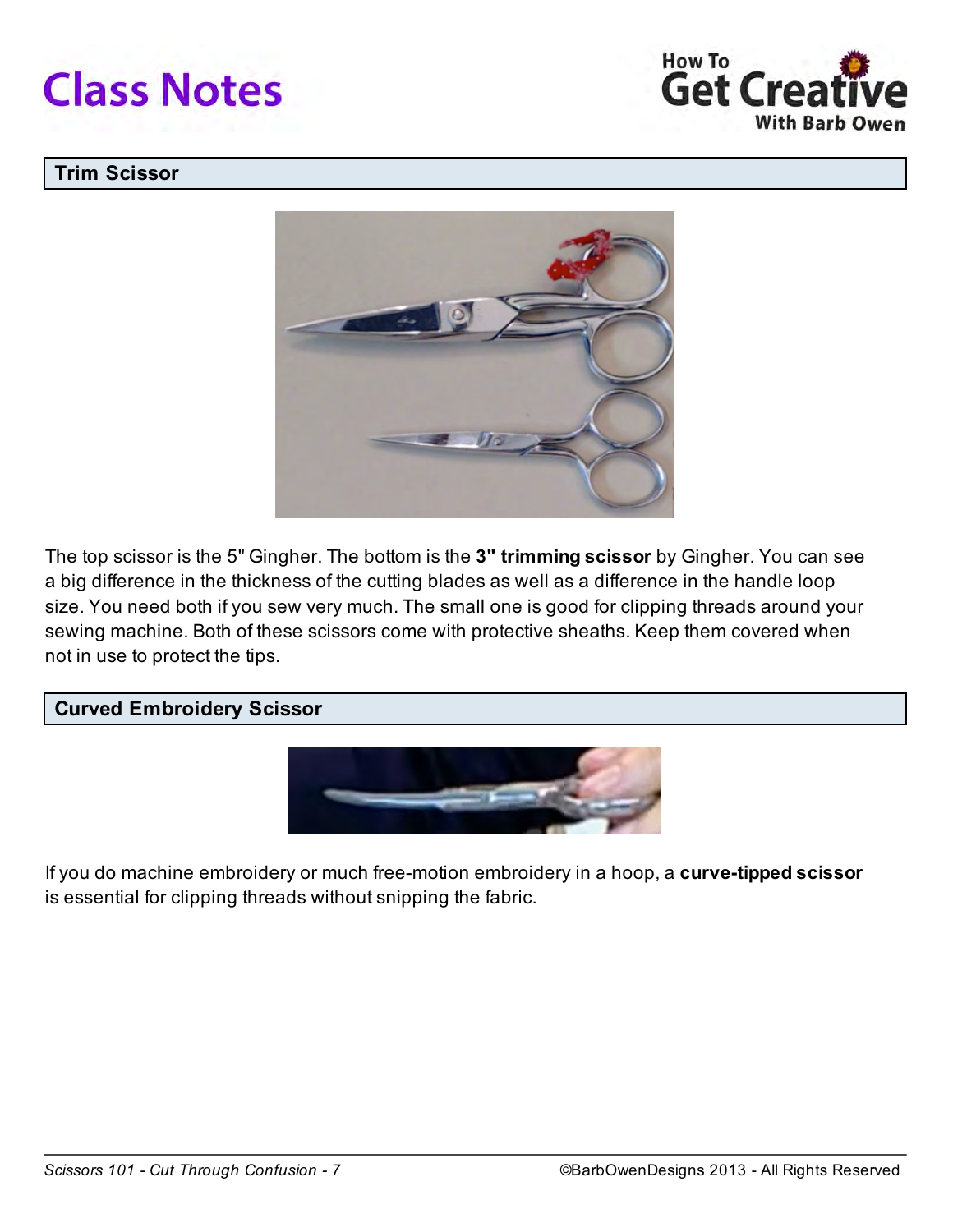



#### Dovo Scissors



There are other great brands of scissors, too, including Dovo and Havel. If you love scissors, you'll probably want some of these in your sewing room.

# Appliqué Scissors



Appliqué (or duck-bill) scissors are a must have if you do machine appliqué. The bigger blade helps protect the base fabric when you trim away the top fabric.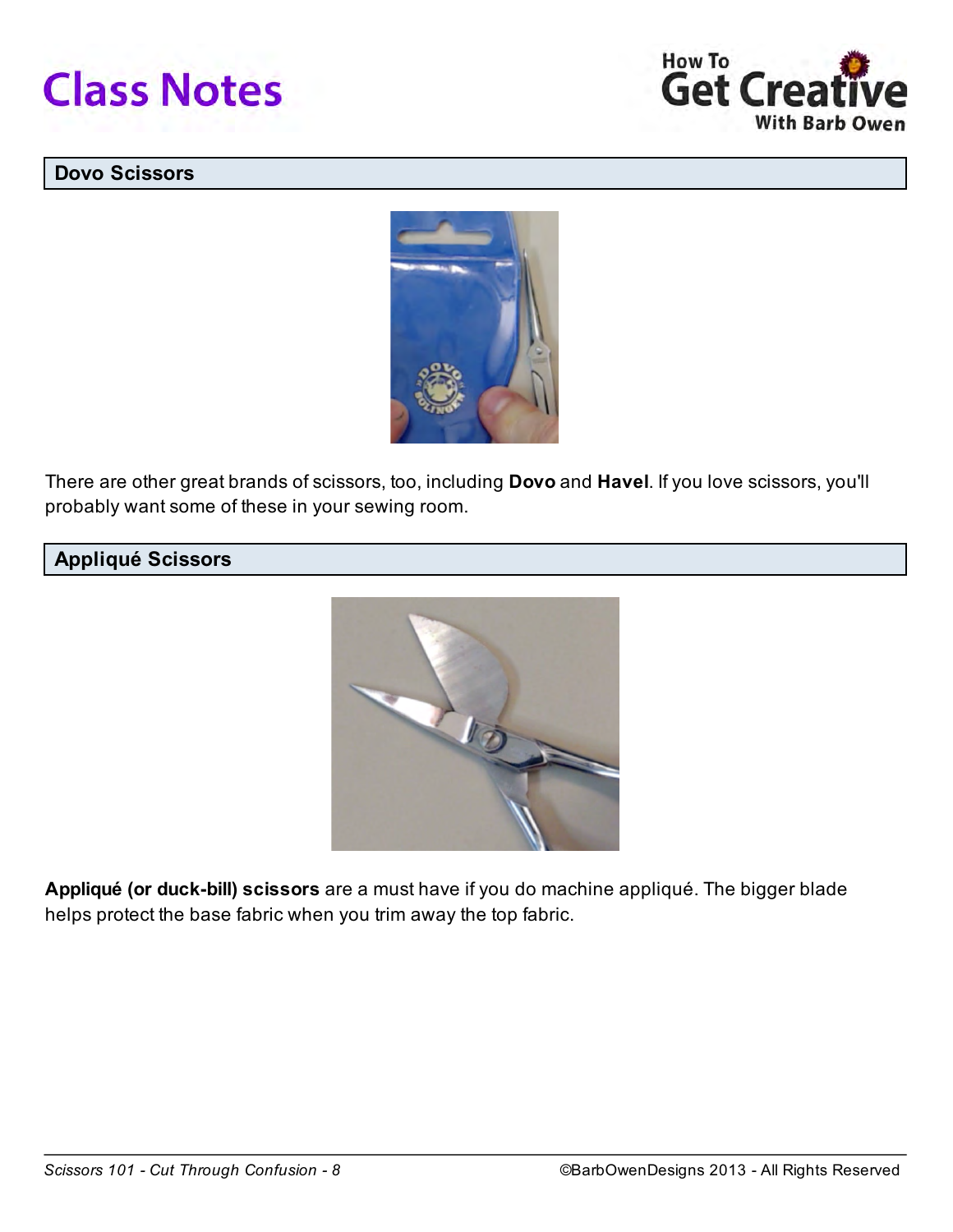



#### Scalloping and Pinking Shears



This is a **scalloping shear** for fabric. These are expensive and I don't use them to cut anything but fabric. Pinking shears cut a zig zag edge, whereas these actually cut a scallop shape.

#### **Cleaning**



Clean scissors and shears always cut better than gunky ones. In spite of scissors being labeled "non-stick" they will inevitably accumulate residue on the blades. **Rubbing alcohol** is usually strong enough to remove the gunk. You can apply it with a cotton swab or packaged alcohol wipes. Be very careful when cleaning scissor blades because they are sharp and can cut you. If alcohol isn't strong enough, you might have to use a stronger solvent like **De-Solv-It** Contractor's Solvent or Goo Gone. Be sure to use these in a well ventilated area as they are quite pungent. After cleaning scissor blades, cut scrap fabric or paper to be sure that all residue from the cleaning product is gone. Good scissors that are well cared for will last a long time and are definitely worth the investment.